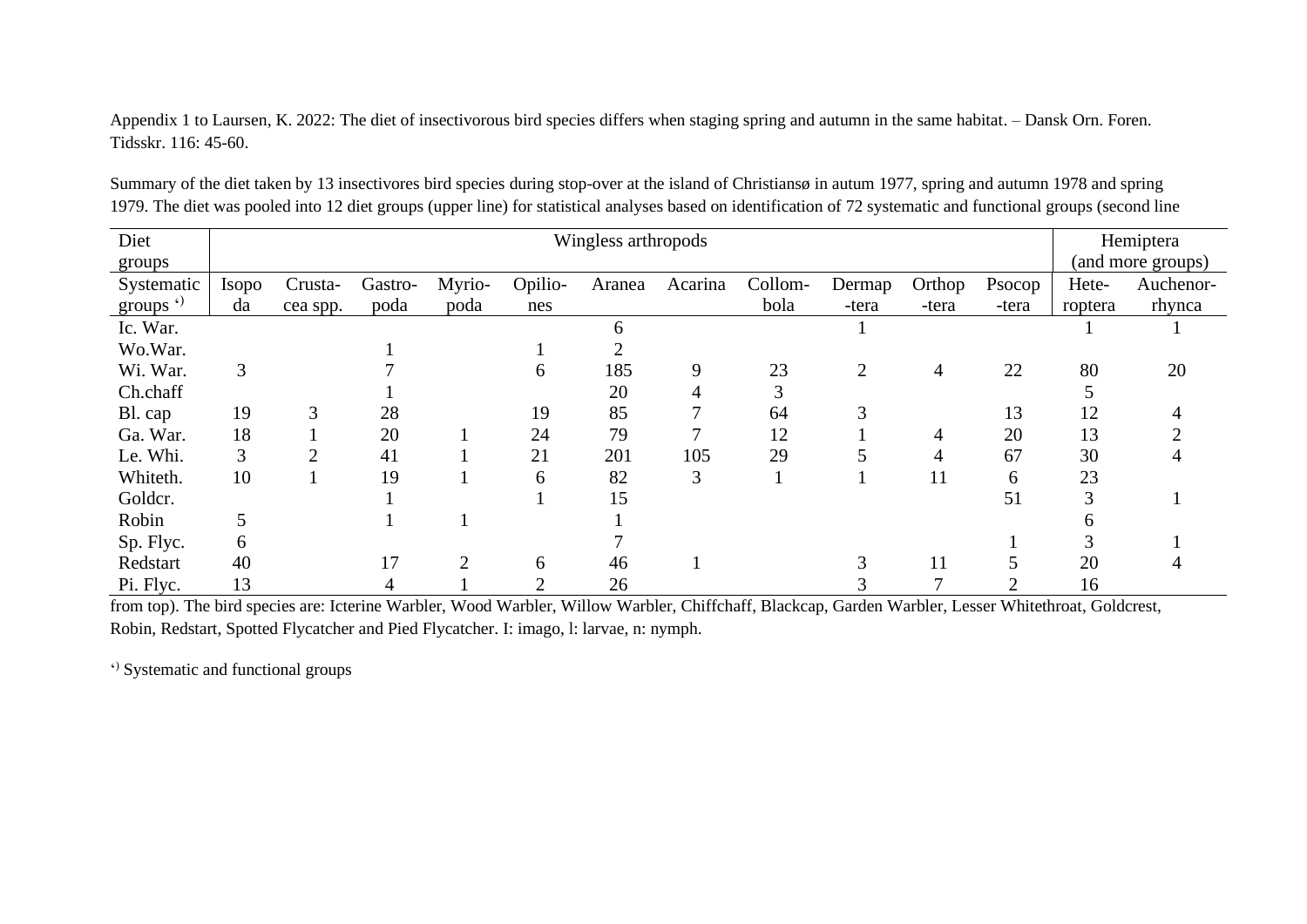|           |                |                |                | Hemiptera cont. |                |                | Coleoptera     |                |                |                |         |          |          |  |
|-----------|----------------|----------------|----------------|-----------------|----------------|----------------|----------------|----------------|----------------|----------------|---------|----------|----------|--|
|           | Psylloi-       | Psylloi-       | Apido-         | Cocco-          | Thysnop        | Neurop         | Cara-          | Staphylio      | Elateri-       | Scara-         | Nitidu- | Coconel- | Coconel- |  |
|           | dea i.         | dea n.         | idea           | idea            | -tera          | -tera          | bidae          | -nidae         | dae            | bidae          | lidae   | lidae i. | lidae l. |  |
| Ic. War.  | $\perp$        |                | 18             |                 |                |                |                |                |                |                | 3       |          |          |  |
| Wo.War.   |                |                | $\overline{4}$ |                 |                |                |                |                |                |                |         |          |          |  |
| Wi. War.  | 20             | 86             | 1434           |                 | $\mathbf{1}$   |                | $\mathbf{1}$   | 15             |                |                | 90      | 48       |          |  |
| Ch.chaff  |                | $\tau$         | 108            |                 |                |                |                | 2              |                |                | 7       | 5        |          |  |
| Bl. cap   | $\overline{4}$ | 8              | 102            | $\overline{2}$  |                |                | $\mathbf{2}$   | 10             |                |                | 21      | 37       |          |  |
| Ga. War.  | $\overline{2}$ | 15             | 192            |                 | $\overline{2}$ | $\overline{4}$ | 3              | $\overline{4}$ |                |                | 8       | 49       |          |  |
| Le. Whi.  | $\overline{4}$ | 29             | 317            | 373             |                |                | 8              | 21             | $\mathbf{I}$   | $\overline{2}$ | 34      | 68       |          |  |
| Whiteth.  |                | $\overline{4}$ | 161            |                 |                | $\perp$        | $\mathbf{2}$   | 10             | $\overline{2}$ |                | 17      | 37       | 16       |  |
| Goldcr.   | $\mathbf{1}$   | 13             | 79             |                 |                |                | $\overline{2}$ |                |                |                |         |          |          |  |
| Sp. Flyc. | $\mathbf{1}$   |                | 9              |                 |                |                | 5              | 9              |                |                |         | 5        |          |  |
| Robin     |                |                |                |                 |                |                | $\overline{2}$ |                |                |                | 4       |          |          |  |
| Pi. Flyc. |                | 3              | 22             |                 |                |                | 6              | $\overline{7}$ | $\overline{2}$ |                | 10      | 10       |          |  |
| Redstart  | $\overline{4}$ |                | 46             |                 |                |                | 16             | 14             |                |                | 4       | 19       |          |  |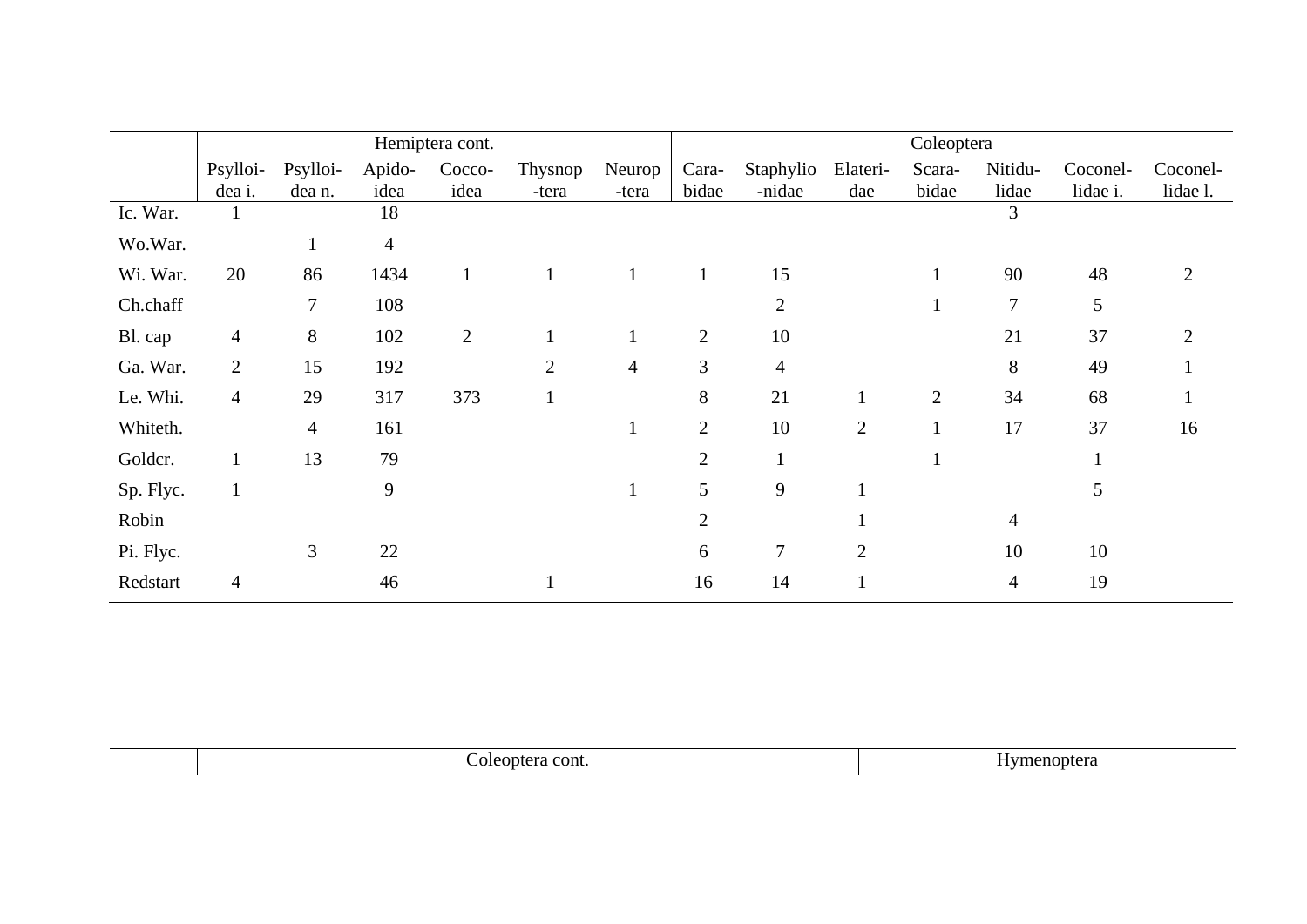|           | Chryso-        | Ceram-         | Curco-   | Scoly-         | Salpin-        | Lathri- | Colleop-              | Colleop-       | Thentre- | Ichneum | <b>Braco</b>   | Cyni-          | Chal- |
|-----------|----------------|----------------|----------|----------------|----------------|---------|-----------------------|----------------|----------|---------|----------------|----------------|-------|
|           | mellidae       | bycidae        | nellidae | tidae          | gidae          | didae   | tera spp.             | tera l.        | dimidae  | -onidae | -nidae         | pidae          | cidae |
| Ic. War.  |                |                |          |                |                |         |                       |                |          | 2       |                |                |       |
| Wo.War.   |                |                |          |                |                |         |                       |                |          |         |                |                |       |
| Wi. War.  | 13             | 5              | 83       | 2              | 36             | 40      | 57                    | $\overline{4}$ | 6        | 5       | 17             | $\tau$         | 159   |
| Ch.chaff  |                |                | 4        |                | $\overline{2}$ | 10      | 3                     | 10             |          |         |                | $\overline{2}$ | 10    |
| Bl. cap   | 3              | 3              | 9        |                | 5              | 5       | 7                     |                | 3        | 9       | $\overline{2}$ |                | 14    |
| Ga. War.  | 8              | $\overline{2}$ | 17       |                |                | 6       | 18                    | 4              | 3        | 3       | -1             | 4              | 23    |
| Le. Whi.  | 15             |                | 33       | 2              | 55             | 28      | 38                    |                | 5        | 6       | 10             | $\mathfrak{Z}$ | 63    |
| Whiteth.  | $\overline{3}$ |                | 43       |                | $\overline{2}$ | 25      | 12                    | $\overline{2}$ |          | 3       | 3              |                | 7     |
| Goldcr.   |                |                |          |                | 11             |         | $\mathcal{D}_{\cdot}$ |                |          |         |                | 9              | 12    |
| Sp. Flyc. | 4              |                | 9        |                |                |         |                       |                | 3        | 3       |                |                | 3     |
| Robin     |                |                | $\tau$   |                | $\mathfrak{D}$ |         | 9                     |                |          |         |                |                |       |
| Pi. Flyc. |                |                | 8        | $\overline{2}$ | 11             |         | 16                    | $\overline{2}$ |          |         |                |                | 12    |
| Redstart  |                | 4              | 44       |                | 5              |         | 38                    | 4              |          | 10      |                | 3              | 5     |

|          |         | Hymenoptera cont. |       |           | hironomidae. | Other Nematocera (than Chironomidae) |          |         |       |            |  |  |
|----------|---------|-------------------|-------|-----------|--------------|--------------------------------------|----------|---------|-------|------------|--|--|
| Proctro- | Parasi- | Formi-            | Aphi- | Hymenop-  | Chironomidae | Bibio-                               | Mycetho- | Cecido- | Tipu- | Nematocera |  |  |
| trupidae | tica    | coidae            | didae | tera spp. |              | nidae                                | philidae | mviidae | lidae | spp.       |  |  |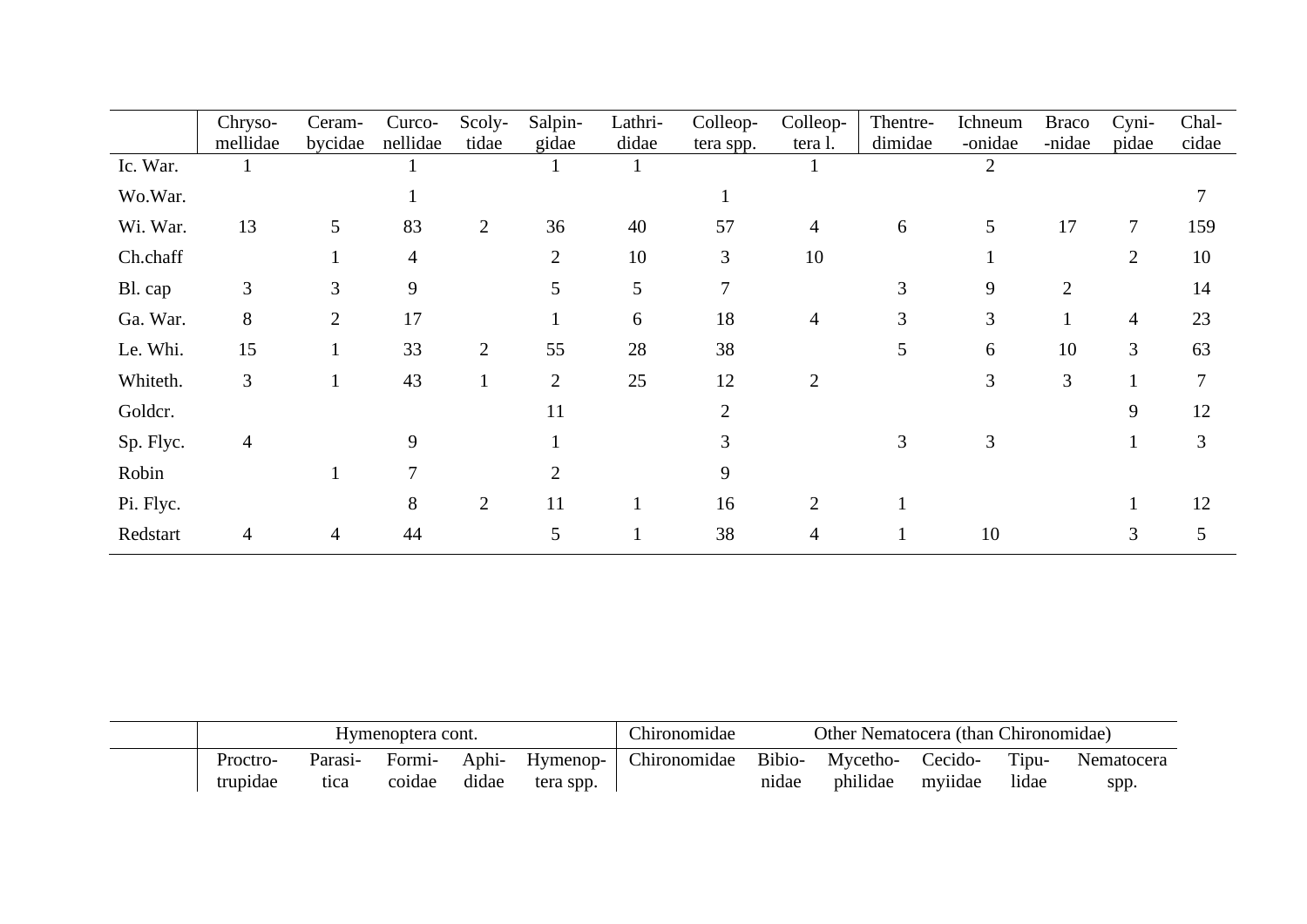| Ic. War.  |                | 11  | 7            |                |                | 55   |              | 16  |                |                |    |
|-----------|----------------|-----|--------------|----------------|----------------|------|--------------|-----|----------------|----------------|----|
| Wo.War.   |                | 13  | 12           |                | $\mathbf{1}$   | 49   |              | 7   |                |                |    |
| Wi. War.  | 3              | 785 | 50           | 19             | 11             | 4036 | 8            | 735 | $\mathbf{1}$   | 7              | 6  |
| Ch.chaff  | $\mathbf{1}$   | 69  | $\mathbf{1}$ |                | $\mathbf{1}$   | 569  | $\mathbf{1}$ | 217 |                |                | 2  |
| Bl. cap   | 3              | 118 | 12           | $\overline{2}$ | $\overline{4}$ | 166  | 5            | 250 | 3              | 11             | 5  |
| Ga. War.  | $\overline{2}$ | 149 | 68           | $\overline{4}$ | $\mathbf{1}$   | 484  | 15           | 197 | $\overline{2}$ | 11             | 10 |
| Le. Whi.  | 20             | 259 | 135          | 3              | $\overline{4}$ | 612  | 11           | 438 | 164            | 13             | 6  |
| Whiteth.  | 3              | 97  | 176          | $\mathbf{1}$   | 3              | 161  | 9            | 292 |                |                | 3  |
| Goldcr.   |                | 71  | $\mathbf{1}$ |                |                | 196  |              | 11  |                | 3              |    |
| Sp. Flyc. |                | 23  | 15           | $\overline{2}$ |                | 36   |              | 6   |                |                |    |
| Robin     |                |     | 55           |                | 2              |      |              |     |                |                |    |
| Pi. Flyc. | $\perp$        | 38  | 114          | 3              | $\overline{4}$ | 42   | 2            | 66  |                | $\overline{2}$ |    |
| Redstart  | 11             | 35  | 222          | $8\,$          | 6              | 64   |              | 51  | $\perp$        | $\overline{2}$ |    |

|          |        |                                          | Small Brachycera |             |  | Large Brachycara |        | Lepidoptea |          |          |         |
|----------|--------|------------------------------------------|------------------|-------------|--|------------------|--------|------------|----------|----------|---------|
|          | Phori- | Syrphi-<br>Chloropidae/<br>Spp.<br>Empi- |                  |             |  | Tach./Musci./    | Spp. i | Diptera    | Lepidop- | Lepidop- | Psychi- |
|          | dae    | didae                                    | dae              | Agromycidae |  | Callipho. $'$    |        | l. ssp.    | tera i.  | tera l.  | dae     |
| Ic. War. |        |                                          |                  |             |  | 43               |        |            |          |          |         |
| Wo.War.  |        |                                          |                  |             |  |                  |        |            |          |          |         |
| Wi. War. | 15     | Ⴢჿ                                       |                  | 274         |  | 277              |        |            |          | 325      |         |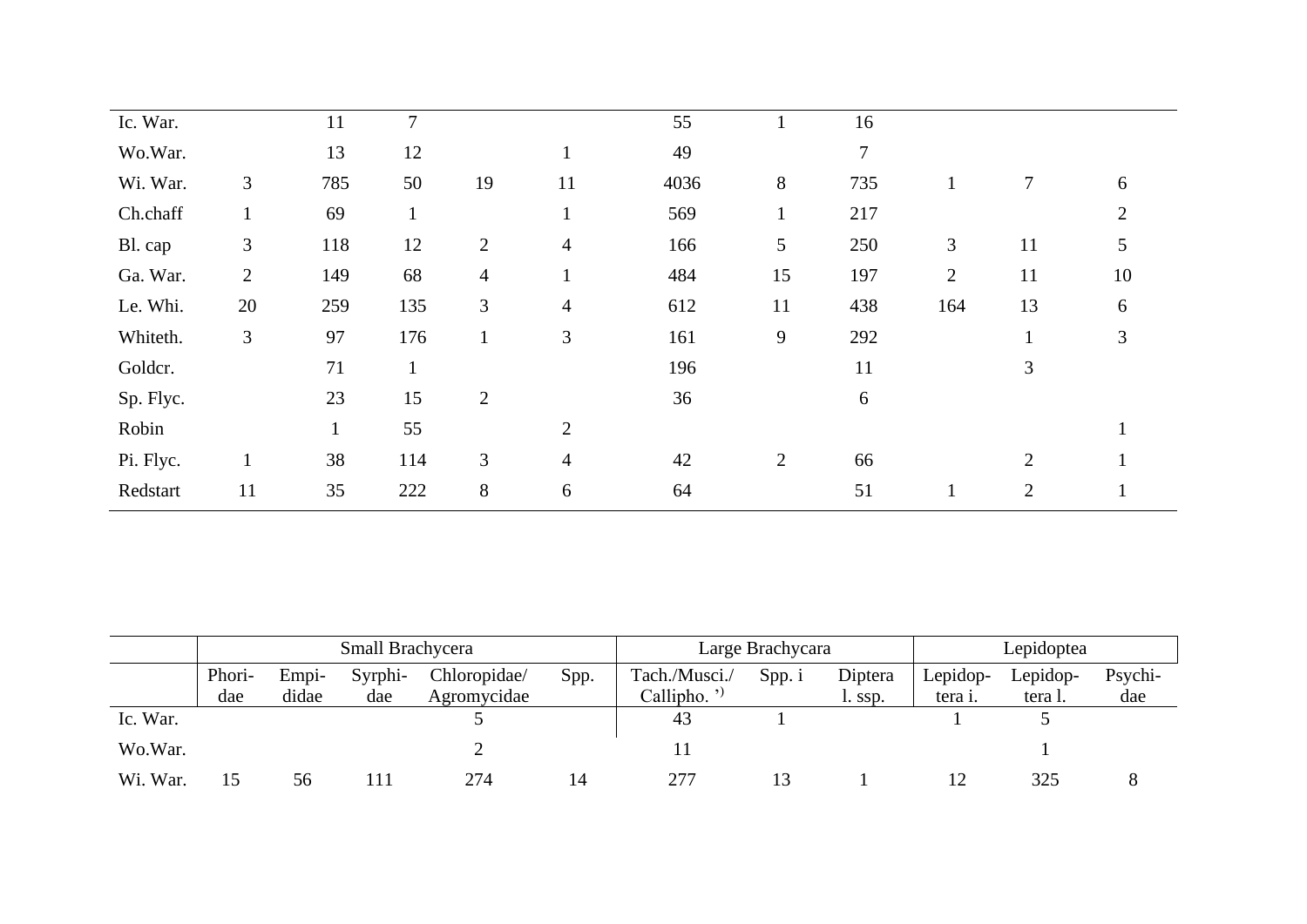| Ch.chaff  | $\overline{4}$ | 8  | 19 | 33 | 61 |                |    |    | 46  |    |
|-----------|----------------|----|----|----|----|----------------|----|----|-----|----|
| Bl. cap   | 6              | 13 | 28 | 50 | 51 | 10             |    | 9  | 56  |    |
| Ga. War.  | $\mathfrak{2}$ | 18 | 43 | 53 | 53 | 6              |    | 10 | 82  |    |
| Le. Whi.  | 3              | 13 | 25 | 81 | 93 | 6              | 31 | 10 | 469 | 67 |
| Whiteth.  |                | 5  | 6  | 31 | 61 | 3              |    | 1  | 127 |    |
| Goldcr.   |                | 3  | 11 | 9  | 8  |                |    |    | 45  |    |
| Sp. Flyc. |                |    | 32 | 10 | 61 |                |    | 3  |     |    |
| Robin     |                |    |    |    |    |                |    |    | 3   |    |
| Pi. Flyc. |                | 3  | 19 | 12 | 42 | $\overline{4}$ |    | 5  | 42  |    |
| Redstart  |                |    | 23 | 22 | 45 | 3              |    | 8  | 64  | 3  |

' )Tachinidae/Muscidae/Calliphoidae

|          | Insecta spp. |          | Berry      |        |          |         |       |        | Anther/petal |       |       |      |  |
|----------|--------------|----------|------------|--------|----------|---------|-------|--------|--------------|-------|-------|------|--|
|          | $Spp.$ i.    | Spp. egg | Rubus      | Hedera | Arum ma- | Sambucu | Berry | Anther | Petal        | Cover | Plant |      |  |
|          |              |          | fruticosus | helix  | culatum  | nigras  | Spp.  |        |              | leaf  | parts |      |  |
| Ic. War  | 5            |          |            |        |          |         |       |        |              |       |       | 188  |  |
| Wo.War.  | 5            | 2        |            |        |          |         |       |        |              |       |       | 122  |  |
| Wi. War. | 112          | 101      | 2          | 3      |          |         | 24    |        |              | 13    | 28    | 9548 |  |
| Ch.chaff | 16           | 5        |            |        |          |         |       |        |              |       | 4     | 1265 |  |
| Bl. cap  | 43           | 45       | 110        | 12     | 12       | 8       | 29    | 306    | 38           | 144   | 133   | 2187 |  |